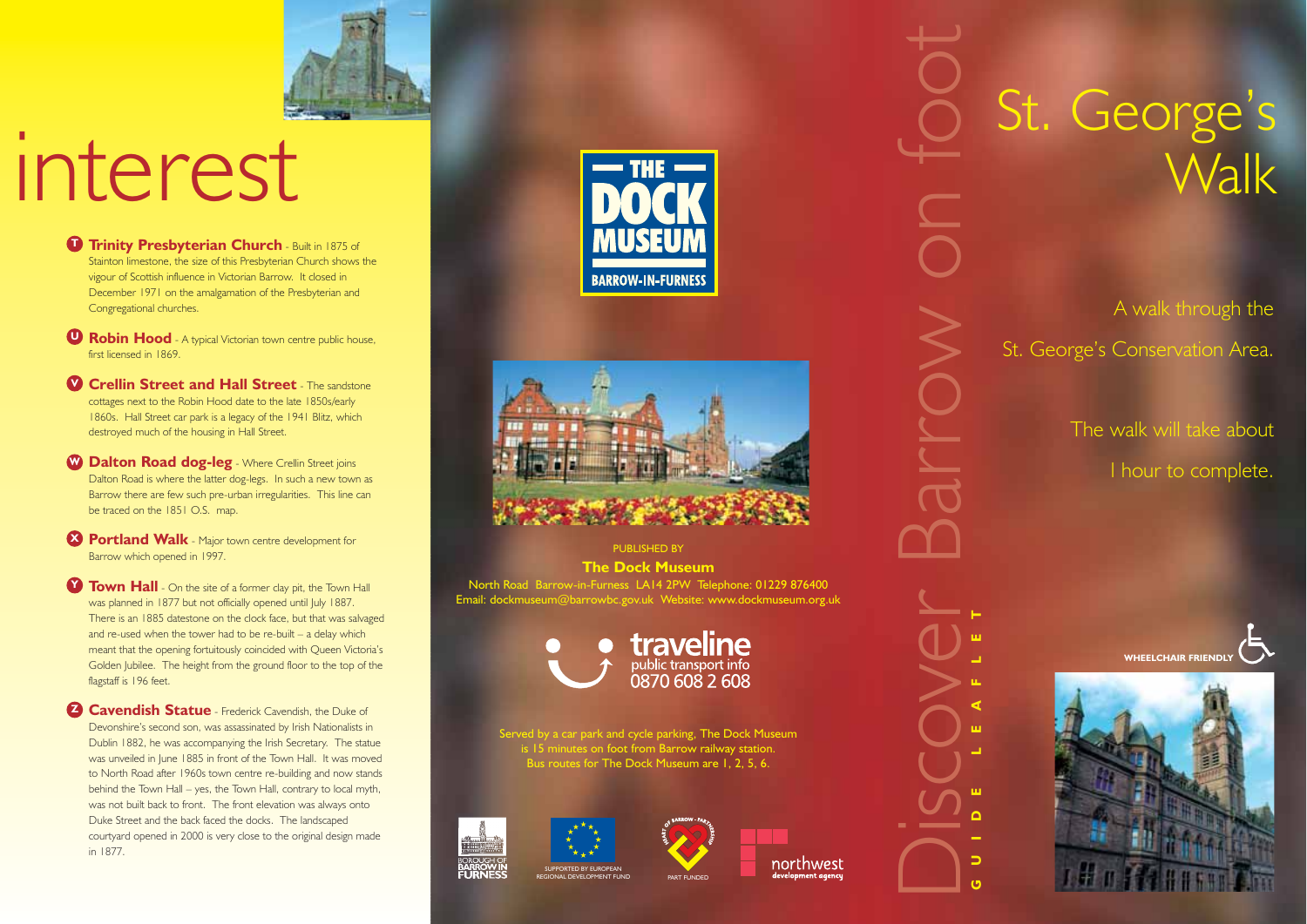

## Points of interest

- **Albion** Dates to 1864, at which time this part of Barrow was known as the Sand Area. The section of old walling to the rear of the Albion is one of the few surviving pieces of Barrow village.
- **Ship Inn** The car park opposite the Emmanuel Church is the site of the Ship Inn. This was an 18th Century building which existed as a public house in Barrow village. At that time it was right on the shoreline and used to flood at high tide. The Ship closed in 1964 and was demolished in 1967.
- **Strand** This marks the line of the original channel shore, before the building of the docks. In the 1860's and early 1870's the Strand was the main commercial thoroughfare of the new town.
- **Higher Grade School** Above the Strand on Duke **D** Street, the Alfred Barrow School used to be the Higher Grade School, first founded in Oxford Chambers (see Heart of Barrow Walk). The school was renamed after Alfred Barrow, who served over twenty years as Chairman of the Education Committee.
- **Petrol Station** This station by the traffic lights was the site of an iron ore floor, where ore was dumped for loading onto boats moored in the channel. The site was re-discovered when digging foundations for the petrol station.
- **Harbour Hotel** Was Barrow's first 'new' pub in 1851. Note the old wall to the rear.
- **C** Lancaster Bank Conveniently though probably not deliberately – next to the public house was the Lancaster Bank. This distinctive white building dates to 1864 and was part of the 'civic propaganda' image meant to impress visitors. Remember, at one time this old part of Barrow looked brand new, a symbol of a young, ambitious town.
- **Railway Station** The new town was controlled by the Furness Railway. What is currently the Railwaymen's Club was the first 'permanent' station, built about 1862. The low building opposite was a waiting room, and next to it was once the railway's headquarters. **H**
- **J St George's Church** Reverend Morgan of Dalton raised the issue of the need for a church in a rough and not particularly pious seaport. Initially he was supported by the Dukes of Devonshire and Buccleuch, Ramsden, Schneider and other members of the young town's elite. St George's was built between 1859 and 1861. The church's first bell was made by Naylor and Vickers of Sheffield, forerunners of the firm who later made Barrow into a shipyard town.
- **St George's School** Built in 1849 and extended in 1854, the **J** school also served as a Mechanics Institute, where fines were levied for bad language. The school was used for church services until the church was ready.
- **Salthouse Cottages** The two rows of sandstone cottages straddling Rawlinson Street were built between 1847 and 1849 and were the first post-village accommodation built in Barrow. They were built for Furness Railway workers (the remains of railway sheds can be seen on the opposite side of Salthouse Road).
- **Hospitals** This section of the walk passes the first three hospitals in Barrow, but in chronological reverse order.
	- (a) On the west side of School Street, the site now partly occupied by Risedale at St George's Retirement Home, used to stand North Lonsdale Hospital. Begun in 1877, but mostly built between 1883-7, with later additions. It was replaced by Furness General and closed in October 1984.
	- (b) The row of cottages opposite ( $No's 6 28$ ) have the lettering "Barrow Hospital Supported by Voluntary Contributions". The cottages were adapted into wards in 1875.
	- (c) The town's first hospital, known as St George's, was two converted houses on the south-west corner of Albert Street and Cross Street. Until a few years ago it used to be a shop. The hospital was opened in 1866 and was a miserable institution for a growing town, with just a handful of beds, a consulting room and a sparsely equipped surgery.
- **Orange Hall** Victorian Barrow attracted many Irish and Scots and the Protestant sect had their own Orange Hall. The building, on the corner of School Street and Ramsden Street, was later the Guardian Printing Works.
- **Mount Pleasant** No 48 the largest house in the southeast corner of School Street and Mt Pleasant – was one of several private schools operating in the town in the 1870's. This was Richard Wevill's "Middle Class School". It emphasises the 'town house' image of Mount Pleasant and Storey Square at this time.
	- The White Lion dates to 1857, rebuilt in 1874.
- Mount Pleasant shows some of the original sandstone cottages next to the White Lion, built before brickwork dominated local building.
- **O Cooperative Building** Barrow's Cooperative movement began in 1860 when it was founded by thirty Furness Railway workers. Their first store was somewhere on Greengate Street. The building on the corner of Mount Pleasant and Church Street has an 1860 datestone on the windowsill, but this refers to the founding, this building came a little later. Its bricks were made from clay dug on the site.
- **P** Fisher's Yard The alley leading from Church Street to Schneider Square was the site of William Fisher's village farm. There is now nothing left, save perhaps part of a barn. Fisher's Yard was also known as Pluck Alley, perhaps a reference to plucking geese.
- **Q Schneider Square** The King's Arms is a much altered 1851 conversion of Thomas King's 1780 farmhouse. The doctor's surgery on the south-east corner of the square was built in the late 1890's or early 1900's.
- Henry William Schneider, mineowner and founder of the ironworks, died in November 1887. The statue was erected in 1891. Schneider was elected as M.P. for Lancaster, but disqualified for bribing the voters. It was reputed that gold sovereigns were sent by train from the Hindpool works to Lancaster – and in the statue Schneider appears to be counting them. However, this gesture was apparently often used by Schneider when emphasising a point.
- **Sheffield** Opened in 1858 as the Welcome Inn, this pub was re-built and re-named in 1983. HMS Sheffield was a destroyer launched at Barrow in 1971 and sunk in the Falklands campaign in 1982.
- **Board of Guardians** The prominent building on the corner of Paradise Street and Harrison Street – with the Paradise Street sign attached – was built in 1882. It was the offices of the Board of Guardians and was where unemployment and assistance payments were judged during the depressions of the 1920's and 1930's. The irony of Paradise was not lost and the building was also known as "the Wailing Wall".